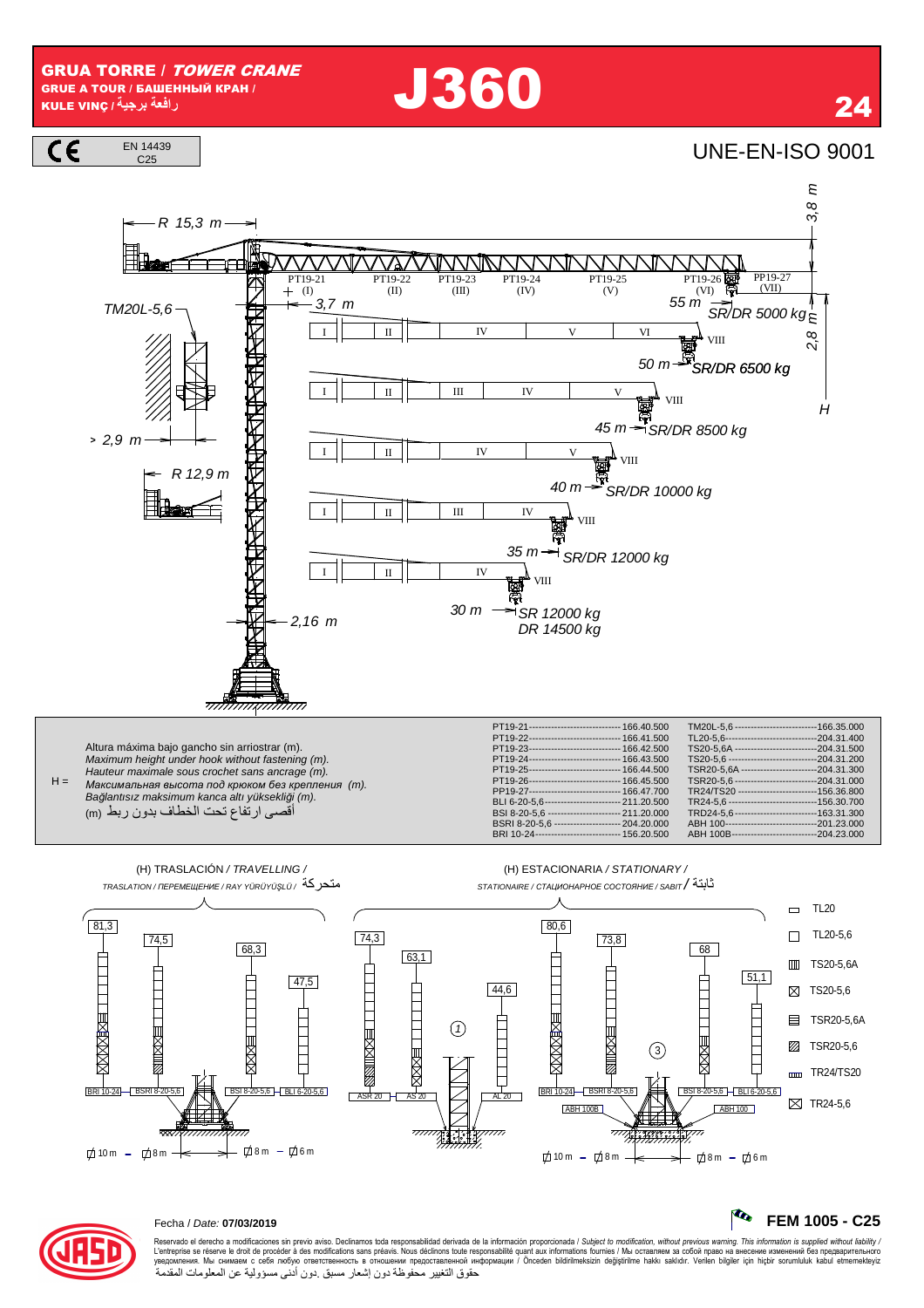| الأحمال/ CARGAS / LOADS / CHARGES / HAFPY3KH / YÜKLER<br>J360.24                                                                                        |                    |                                                                                                                                      |             |             |             |       |       |      |      |      |
|---------------------------------------------------------------------------------------------------------------------------------------------------------|--------------------|--------------------------------------------------------------------------------------------------------------------------------------|-------------|-------------|-------------|-------|-------|------|------|------|
| أقصى حمولة/ Cargas máximas / Maximum loads / Charges maximales / Максимальные нагрузки / Maksimum yük<br>لهها / للها<br>SR/DR(t)<br>SR / DR - 12 / 24 t |                    |                                                                                                                                      |             |             |             |       |       |      |      |      |
| $\Box$<br>$\lceil m \rceil$                                                                                                                             | 12t/24t<br>$@$ (m) | Alcance del gancho [m] / Hook reach [m] / Portée du crochet (m) / Paðuyc действия крюка (m) / Kancanın yüksekliği (m)<br>مدى الخطاف/ |             |             |             |       |       |      |      |      |
|                                                                                                                                                         |                    | 15                                                                                                                                   | 20          | 25          | 30          | 35    | 40    | 45   | 50   | 55   |
| 55                                                                                                                                                      | 27,1/14,5          | 12,00/23,13                                                                                                                          | 12,0016,90  | 12,00/13,16 | 10,67       | 8,89  | 7,55  | 6,51 | 5,68 | 5,00 |
| 50                                                                                                                                                      | 30,1/16,1          | 12,00/24,00                                                                                                                          | 12,00/18,95 | 12,00/14,80 | 12,00/12,03 | 10,06 | 8,57  | 7,42 | 6,50 |      |
| 45                                                                                                                                                      | 33,6/18,0          | 12,00/24,00                                                                                                                          | 12,00/21,37 | 12,00/16,74 | 12,00/13,65 | 11,44 | 9,79  | 8,50 |      |      |
| 40                                                                                                                                                      | 34,2/18,3          | 12,00/24,00                                                                                                                          | 12,00/21,80 | 12,00/17,08 | 12,00/13,93 | 11,69 | 10,00 |      |      |      |
| 35                                                                                                                                                      | 35.0/18.7          | 12,00/24,00                                                                                                                          | 12,00/22,35 | 12,00/17,52 | 12,00/14,30 | 12,00 |       |      |      |      |
| 30                                                                                                                                                      | 30,0/19,0          | 12,00/24,00                                                                                                                          | 12,00/22,65 | 12,00/17,76 | 12,00/14,50 |       |       |      |      |      |



| J360.24<br>نَّقَا / LASTRES INFERIORES / <i>LOWER BALLASTS / LESTS INFÉRIEURS / HИЖНИЙ БАЛЛАСТ / ALT AĞIRLIK TASLARI</i> |      |      |  |      |      |      |      |  |
|--------------------------------------------------------------------------------------------------------------------------|------|------|--|------|------|------|------|--|
| <b>BRI 10-24</b>                                                                                                         | H(m) | 70,1 |  |      | 75,7 | 81,3 |      |  |
|                                                                                                                          | P(t) | 48   |  | 72   |      | 96   |      |  |
| <b>BSRI 8-20-5.6</b>                                                                                                     | H(m) | 63,3 |  | 68,9 |      | 74,5 |      |  |
|                                                                                                                          | P(t) | 72   |  | 96   |      | 120  |      |  |
| <b>BSI 8-20-5,6</b>                                                                                                      | H(m) | 51,5 |  | 57,1 | 62,7 |      | 68,3 |  |
|                                                                                                                          | P(t) | 48   |  | 60   | 72   |      | 84   |  |
| <b>BLI 6-20-5.6</b>                                                                                                      | H(m) | 25,1 |  | 36,3 |      |      | 51,1 |  |
|                                                                                                                          | P(t) | 72   |  | 84   |      |      | 108  |  |

H: Altura bajo gancho / Height under hook / Hauteur maximale sous crochet Bыcoma под крюком / Kanca altı yüksekliği / الأرتفاع أسفل الخطاف/ H: Altura bajo gancho<br>Para alturas intermedias tomar el lastre correspondiente a lest correspondant à la hauteur immédiatement supérieure / Для промежуточных высот возьмите балласт, соответствующий большей высоте / Orta yükseklikler için daha üst bir yüksekliğe للار تفاعات البينية ير جي استخدام الثقل العائد للار تفاع الأعلى/ karşılık gelen ağirliği alınız



Reservado el derecho a modificaciones sin previo aviso. Declinamos toda responsabilidad derivada de la información proporcionada / Subjec*t to modification, without previous warning. This information is supplied without l* حقوق التغيير محفوظة دون إشعار مسبق دون أدنى مسؤولية عن المعلومات المقدمة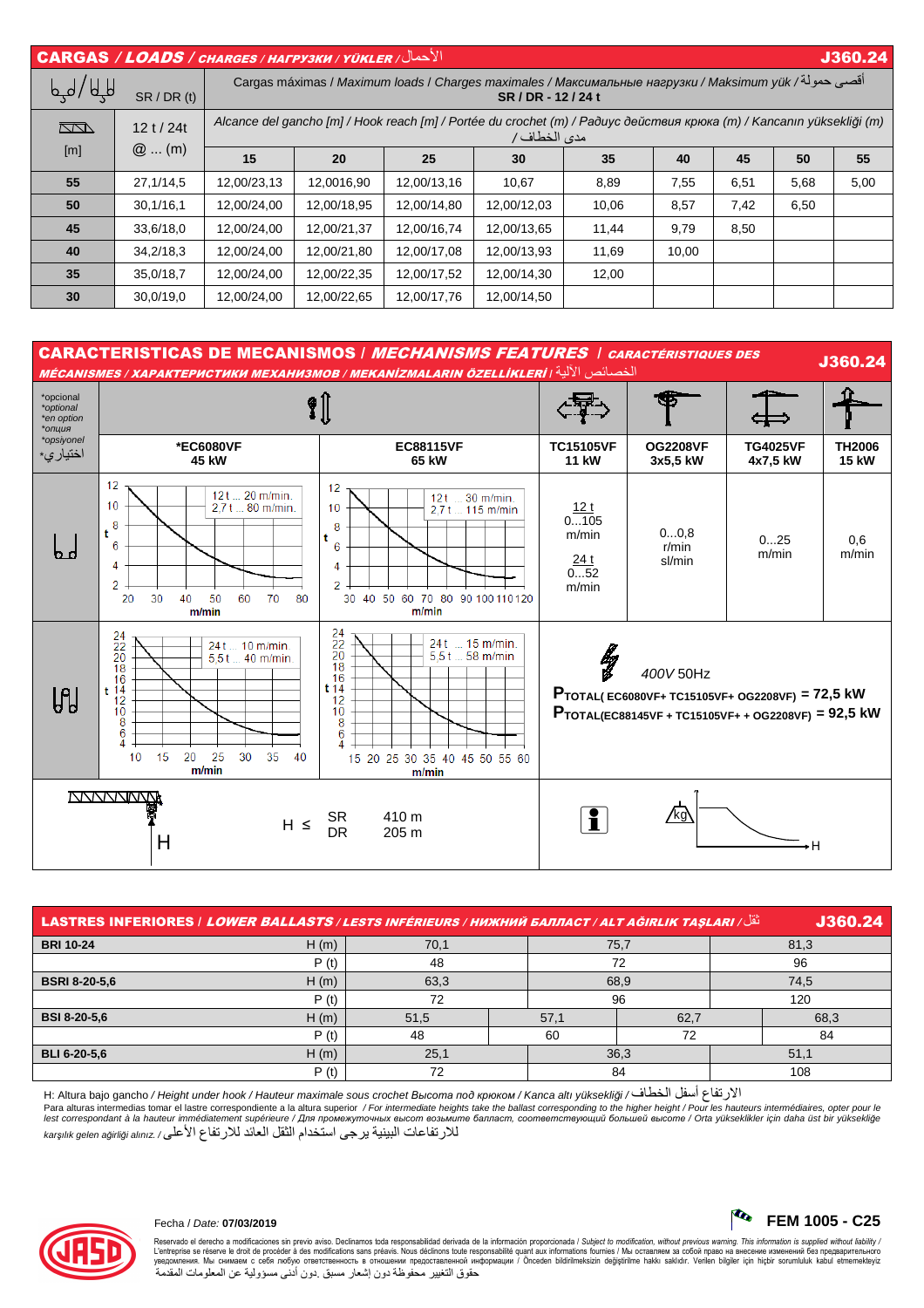| <b>LISTA DE EMBARQUE / PACKING LIST / LISTE DE COLISAGE</b><br>J360.24<br><u> CПИСОК ПОСТАВКИ / ÇEKİ LISTESI   التحميل</u>                                                                                                                                                                                                                                                                                              |                                                                                                      |                    |                                                                      |                                                                      |                                                                      |                                                              |  |  |
|-------------------------------------------------------------------------------------------------------------------------------------------------------------------------------------------------------------------------------------------------------------------------------------------------------------------------------------------------------------------------------------------------------------------------|------------------------------------------------------------------------------------------------------|--------------------|----------------------------------------------------------------------|----------------------------------------------------------------------|----------------------------------------------------------------------|--------------------------------------------------------------|--|--|
| DENOMINACIÓN / DENOMINATION / DÉSIGNATION / HA3BAHUE / AÇIKLAMA / اسم                                                                                                                                                                                                                                                                                                                                                   |                                                                                                      |                    | L[m]                                                                 | A[m]                                                                 | H[m]                                                                 | P/W<br>[kg]                                                  |  |  |
| Torre inferior / Lower tower / Tour<br>inférieure / Нижняя башня Alt kule / البرج<br>السفلى                                                                                                                                                                                                                                                                                                                             | TLI20-5,6<br>TSI20-5,6<br>TSRI20-5,6<br>TRID24-5,6                                                   | ェ                  | 5,886<br>5,966<br>5,990<br>5,990                                     | 2,306<br>2,328<br>2,257<br>3,202                                     | 2,357<br>2,390<br>2,257<br>3,202                                     | 4235<br>5390<br>6562<br>8400                                 |  |  |
| Torre /Tower/Tour<br>برج/ Башня / Kule /                                                                                                                                                                                                                                                                                                                                                                                | <b>TL20</b><br>TL20-5,6<br>TS20-5,6A<br>TS20-5,6<br>TSR20-5,6A<br>TSR20-5,6<br>TR24-5,6<br>TRD24-5,6 |                    | 4,175<br>5,886<br>5,978<br>5,966<br>5,926<br>5,990<br>5,990<br>5,977 | 2,201<br>2,306<br>2,381<br>2,328<br>2,388<br>2,257<br>2,760<br>2,740 | 2,281<br>2,357<br>2,331<br>2,390<br>2,325<br>2,257<br>2,835<br>2,285 | 2095<br>2910<br>3530<br>3550<br>4170<br>4210<br>4760<br>5280 |  |  |
| Torre asiento pista + base punta de torre + orientación<br>Slewing table + tower head base + slewing mechanism<br>Tour pivot + base du porte-flèche + mécanisme d'orientation<br>Сиденье площадки + основание верхней секции башни +<br>поворотный механизм<br>Göbek +kule kafa bölümü tabanı+mekanizma<br>برج وحدة الدوارن + قاعدة رأس البرج + ألية الدوران                                                            |                                                                                                      | •A                 | 5,319                                                                | 2,51                                                                 | 2,52                                                                 | 8050                                                         |  |  |
| Punta de torre / Tower head / Porte-flèche / верхняя секция<br>رأس البرج/ башни / Kulenin kafa bölümü                                                                                                                                                                                                                                                                                                                   |                                                                                                      | н                  | 3,662                                                                | 1,97                                                                 | 1,99                                                                 | 2600                                                         |  |  |
| Torre asiento pista + base punta de torre + orientación<br>Slewing table $+$ tower head base $+$ slewing mechanism<br>Tour pivot + base du porte-flèche + mécanisme d'orientation<br>Сиденье площадки + основание верхней секции башни +<br>поворотный механизм<br>Göbek +kule kafa bölümü tabanı+mekanizma<br>برج وحدة الدوارن + قاعدة رأس البرج + ألية الدوران                                                        |                                                                                                      |                    | 8,120                                                                | 2,51                                                                 | 2,52                                                                 | 10650                                                        |  |  |
| PT19-21<br>Tramo de pluma<br>PT19-22+Tr<br><b>Jib section</b><br>PT19-23<br>Tronçon de flèche<br>PT19-24<br>Секция стрелы<br>PT19-25<br>Bom bölümü<br>PT19-26<br>أجزاء الذراع<br>PP19-27                                                                                                                                                                                                                                | Ш<br>Ш<br>l →                                                                                        | ェ<br>V<br>VI<br>IV | 10,180<br>10,220<br>5,280<br>10,200<br>10,200<br>10,190<br>1,025     | 1,740<br>1,600<br>1,600<br>1,600<br>1,600<br>1,600<br>1,740          | 2,180<br>2,240<br>2,195<br>2,000<br>2,000<br>2,000<br>0,785          | 2750<br>3340<br>1385<br>2500<br>1610<br>1335<br>225          |  |  |
| Tirante sostén pluma / Jib support tie / Tirant de fleche / Растяжка<br>поддержки стрелы / Kol destek bağları / اسم الدر اع ام                                                                                                                                                                                                                                                                                          |                                                                                                      |                    | 6,540                                                                | 1,785                                                                | 0,335                                                                | 2270                                                         |  |  |
| Contrapluma II con mecanismos (sin cable) y plumín auxiliar<br>Counterjib II with mechanism (without rope), and auxiliary jib<br>Contre-flèche avec mécanisme (sans cale) et fléchette auxiliaire<br>Противовесная консоль II с механизмами (без троса) и<br>вспомогательной дополнительной стрелой<br>Mekanizmalı kuyruk II (kablosuz) ve yardımcı bom uzantısı<br>الذراع المعاكس ll مع أليات (بدون كابل) وريشة مساعدة |                                                                                                      | п пП<br>Ŧ          | 12,000                                                               | 2,100                                                                | 2,355                                                                | 7535                                                         |  |  |
| Contrapluma I / Counterjib I / Contre-flèche I<br>الذراع المعاكس 1/ Гротивовесная консоль 1/ Киугик 1/ 1                                                                                                                                                                                                                                                                                                                |                                                                                                      |                    | 2,532                                                                | 1,906                                                                | 0,585                                                                | 955                                                          |  |  |
| Polipasto / Hook assembly / Palan /<br>بكرة / Полиспаст / Kanca takımı                                                                                                                                                                                                                                                                                                                                                  | SR/DR                                                                                                |                    | 1,490                                                                | 0,400                                                                | 1,680                                                                | 600                                                          |  |  |
| Carro / Trolley / Chariot / Грузовая<br>عربة / meлeжкa / Şaryo                                                                                                                                                                                                                                                                                                                                                          | SR/DR                                                                                                |                    | 2,660                                                                | 2,350                                                                | 2,135                                                                | 1200                                                         |  |  |
| Plataforma y cabina (2 x 1,5) / Platform and cabin / Plateforme et cabine<br>منصة وكابينة / Платформа и кабина / Platform ve kabin                                                                                                                                                                                                                                                                                      |                                                                                                      |                    | 3,520                                                                | 2,060                                                                | 2,400                                                                | 1.085                                                        |  |  |
| Contrapeso / Counterweight /<br>Contrepoids / Противовес / Denge<br>اوزان معاكسة / ağırlığı                                                                                                                                                                                                                                                                                                                             | Lastre / Ballast / Lest /<br>Балласт / Alt ağirlik taşlari /<br>ثقل                                  | н                  | 3,800<br>3,800<br>3,800                                              | 0,580<br>0,275<br>0,180                                              | 1,500<br>1,500<br>1,500                                              | 6000<br>3000<br>2000                                         |  |  |
| Transporte torre de montaje/ Jacking cage transport<br>/ Transport de tour de montage / Транспортировка<br>монтажной башни / Kaldırma kafesinin taşınması /<br>نقل بر ج التر کیب                                                                                                                                                                                                                                        | TM20L-5,6                                                                                            |                    | 9.550                                                                | 2.070                                                                | 2.520                                                                | 5.690                                                        |  |  |



.

# Fecha / Date: **07/03/2019 FEM 1005 - C25**

Reservado el derecho a modificaciones sin previo aviso. Declinamos toda responsabilidad derivada de la información proporcionada / Subjec*t to modification, without previous warning. This information is supplied without*